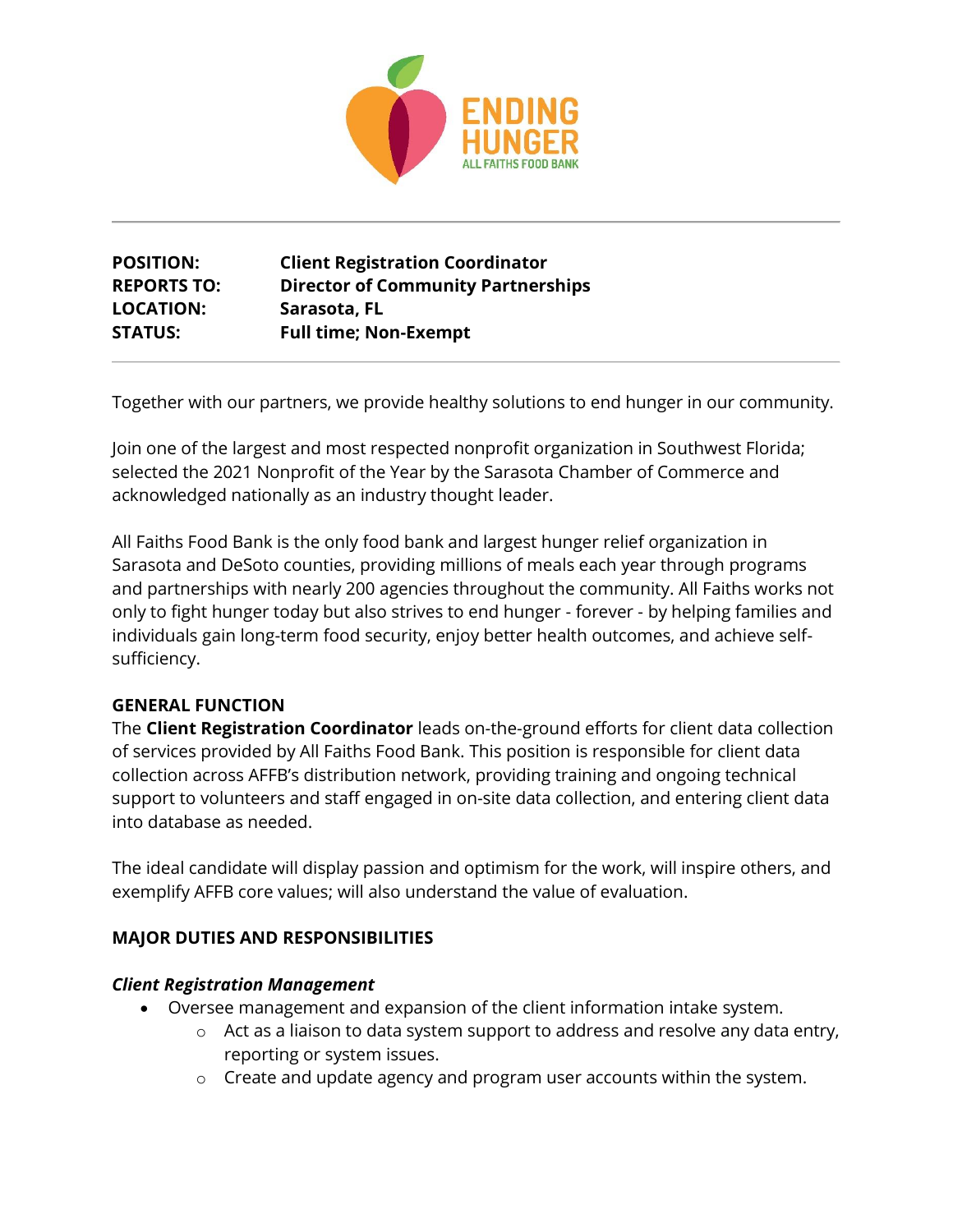- Manage registration volunteers in volunteer management system, ensuring sufficient coverage at sites and participate in the client registration process at distribution sites, as needed.
- Manage the online client registration request process and conduct phone registrations.
- Oversee client data collection and manage registration logistics at All Faiths Food Bank food distribution sites; onboard additional AFFB Food Distribution sites as requested
	- o Ensure data collection sites have all necessary equipment needed to collect, input and track data.

# *Training and Technical Support*

- Train, onboard, monitor and provide on-going support to staff, volunteers, and partner agencies on data intake and reporting.
- Monitor data for agency compliance following best practices and address issues with agencies as they arise.
- Develop and update client intake training curricula and materials in a variety of formats including online/webinars, videos, and in person training scripts and curriculum for volunteers, agencies, and staff.
- Maintain data; troubleshoot data inconsistencies and technology issues.

# *Data Collection and Evaluation*

- Provide support for data-related projects that are a priority for the organization, including evaluation and analysis, grant applications, and grant deliverables.
- Complete quarterly and annual program evaluation, identify trends, provide recommendations, and develop data reports for department and program leads.
- Other duties as assigned.

# **Knowledge, Skills, and Abilities**

- Understanding of technology and ability to trouble-shoot different systems and technologies.
- Ability to work and communicate effectively and efficiently with community members from a variety of cultural background and socioeconomic levels.
- Impeccable attention to detail and accuracy while operating in a fast-paced environment; able to multi-task or change tasks rapidly.
- Ability to engage, lead, and communicate with team members effectively and efficiently.
- Strong processing and time management skills.
- Must be able to analyze and synthesize information.
- Must work independently, creatively, and be self-motivated.
- Ability to identify and resolve problems in a timely manner, develop alternative solutions, and use reason even when dealing with difficult situations.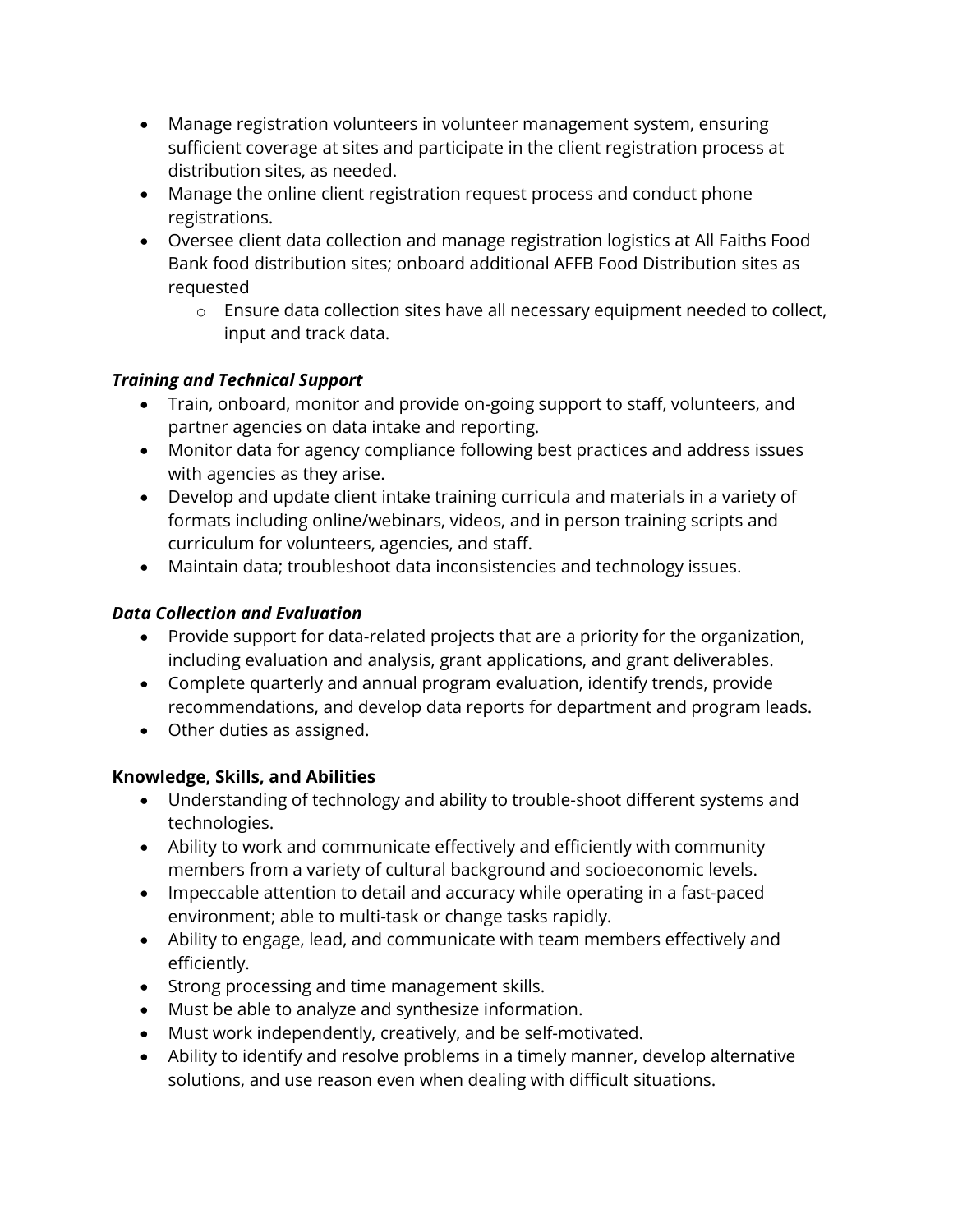- Must be able to convey information, guidance, and work directions, instilling a sense of mission, service, cooperation, and collaboration with co-workers and volunteers.
- Ability to accommodate a flexible schedule, including some evenings and occasional weekends
- This position requires at least 50% time spent in field at distribution sites or driving of company or personal vehicle, as needed

#### **REQUIRED EDUCATION AND EXPERIENCE:**

- Bachelor's degree in Social Studies or related field.
- At least 3 years' experience with community work, non-profits, health care, or related field in Sarasota or Desoto County, preferred.
- Experience with data collection, interviewing, or data analysis preferred.
- Valid driver's license, reliable vehicle, and car insurance. Willingness to travel up to 60 miles one way to food distribution sites as needed.
- Bilingual required: Spanish (preferred), Portuguese, Creole, and/or Ukrainian.

#### **BENEFITS AND WORK/LIFE BALANCE HIGHLIGHTS:**

- Health insurance
- Dental insurance
- Vision insurance
- Life insurance
- Short and long-term disability insurance
- Paid time off
- Flexible schedule
- $\bullet$  401(k) plan
- $\bullet$  401(k) matching
- Tuition reimbursement
- Wellness reimbursement
- Professional development assistance
- Employee assistance program
- Early office closure on Fridays!

As a local resident, you will enjoy a high quality of life, low taxes, world-class beaches, outdoor activities, and resorts and an area rich in arts, culture, and professional sports teams.

All Faiths Food Bank is an Equal Opportunity Employer and fully committed to attracting and retaining diverse talent to better reflect the wide variety of experiences and views of the many different stakeholders with whom we are connected. We will invest in actively recruiting, engaging and fostering a diverse workforce and providing a work environment that promotes equity and inclusion.